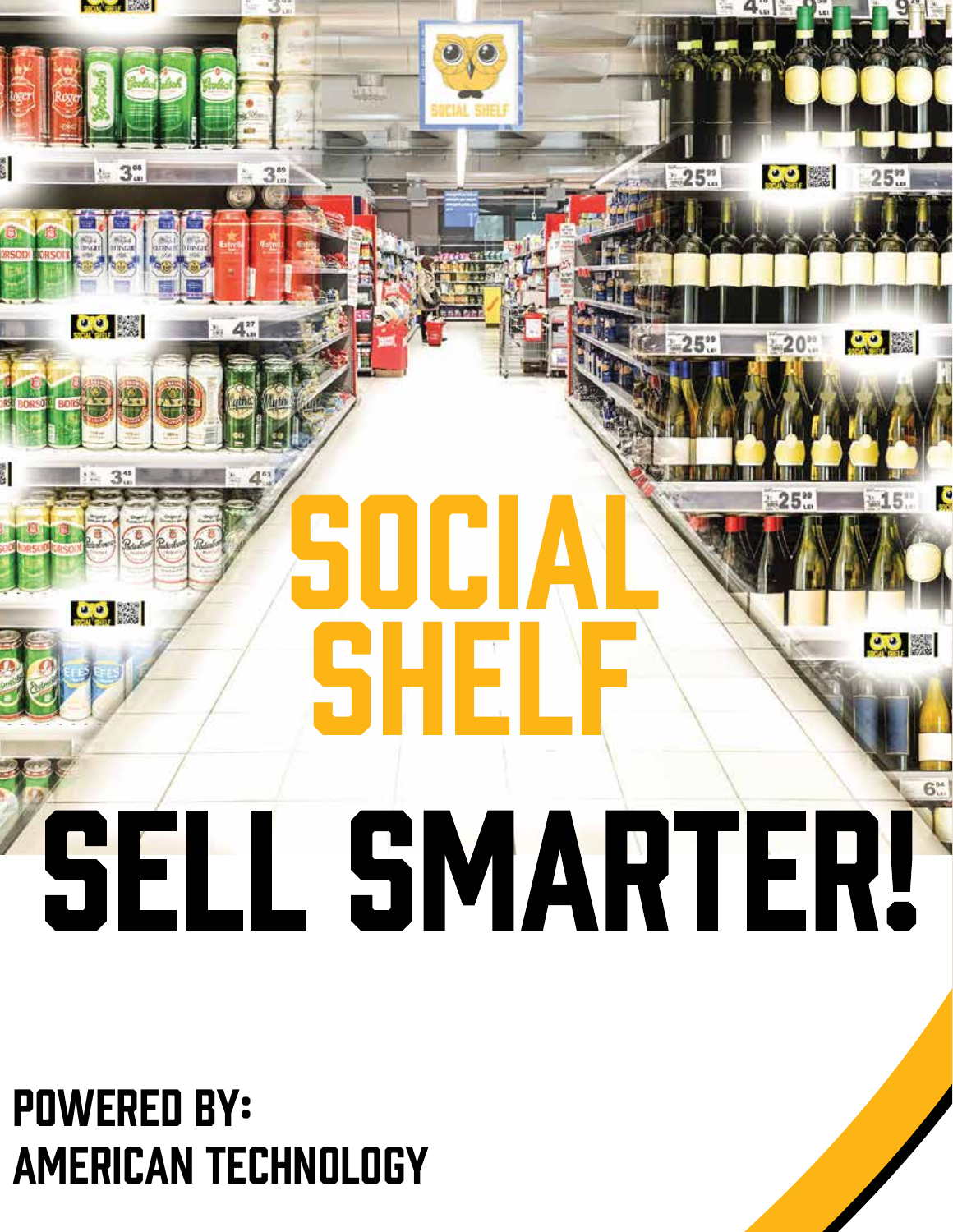## We understand your pain…

The Social Shelf app helps overcome the sales, marketing and advertising challenges that most small and mid-size businesses face:

| <b>Smaller marketing budgets</b>        |
|-----------------------------------------|
| <b>Lack of salespeople</b>              |
| <b>Costly advertising options</b>       |
| <b>Competing with larger brands</b>     |
| Difficulty growing brand loyalty        |
| <b>Limited shelf space availability</b> |

This inexpensive marketing technology is ideal for helping small and mid-size businesses get attention from consumers while they are shopping in the aisles!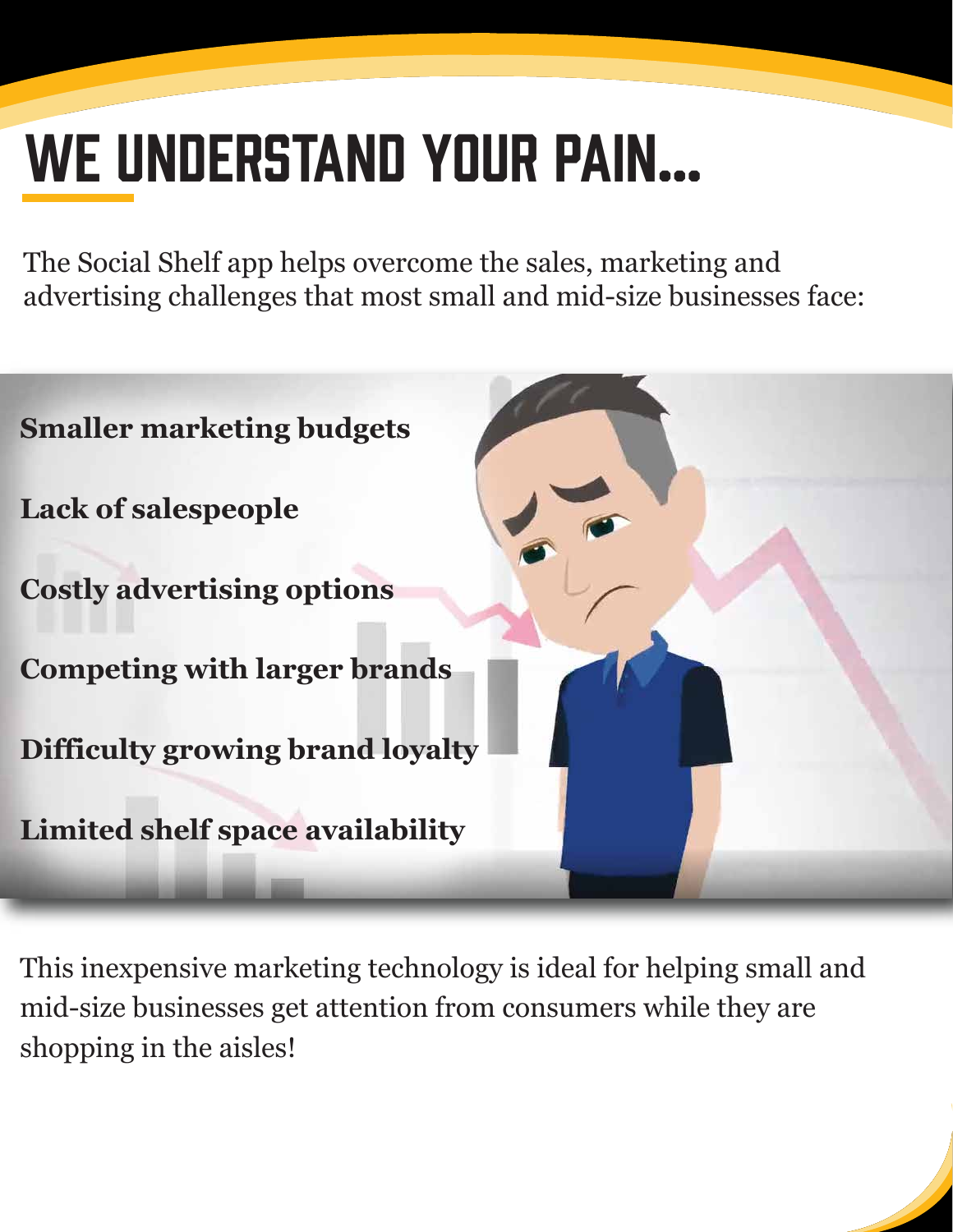## …This is how Social Shelf can help

- **Provides** brand advertising at a fraction of what traditional mediums cost
- **Markets** to consumers while they are in the aisle making a purchase decision
	- **Supplies** meaningful information to consumers that request it
- **Guarantees** you only pay for ads that are delivered
- **Assures** no chance a message is missed or ignored through its on-demand messaging system
- **Eliminates** ad fraud, since only engaged consumers can activate it while shopping
- **Measures** the engagements and exactly which messages are seen
	- **Offers** no clutter from other advertiser's messages
- **Delivers** total transparency on consumer engagement
- **Allows** a message to be changed frequently and say more than traditional forms of media





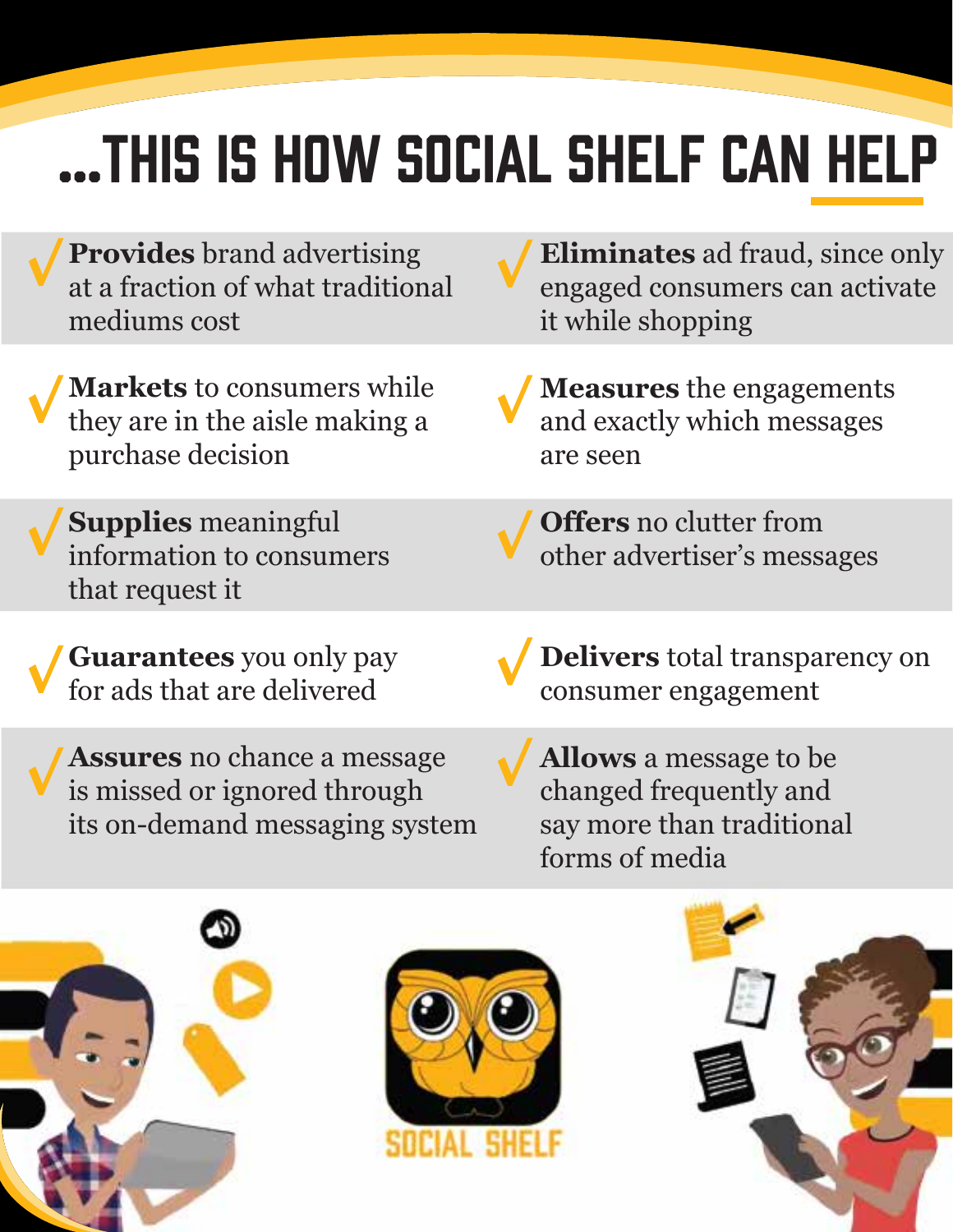## How do I get started?…

#### Step 1: Select Product(s), Location(s) and Content

Talk to the team at Social Shelf to discuss the product(s) you are considering, the number of locations you would like to use Social Shelf and the content you would like to share:

#### Content examples include:

- Branded Video
- Ingredients
- Nutritional Info
- Recipe Options
- Fact Sheet
- Audio File
- Coupon
- Food Pairings

#### Step 2: Customize Your Product Page

Work with a specialist from Social Shelf who will build your custom product page and develop your corresponding QR code.

#### Include any of the following:

- 
- 
- Logo Brand Color Scheme Content
- Website Link Social Media Links Coupon
- Scan QR for a live Social Shelf product page.





- -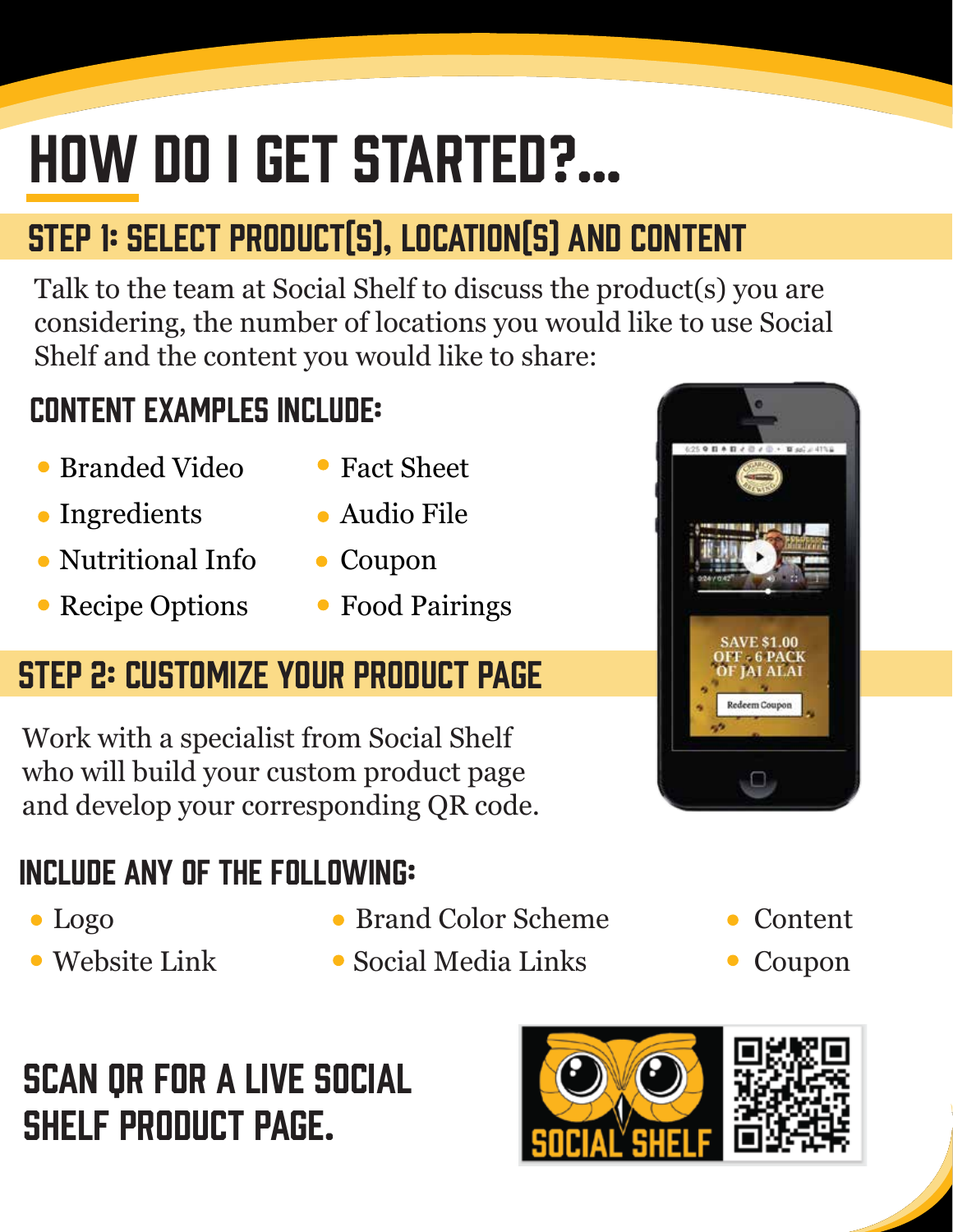#### Step 3: Set Your Budget

Social Shelf maintenance programs start at \$2,000 per quarter. Monthly engagement budgets are set by you. Financial control is in your hands, your budget will never be exceeded!



#### Step 4: Your Campaign Goes Live In Store

Coordinate with store location(s) to have your custom shelf tags placed with your product on the shelves in the aisle.

Consumers are now able to download the Social Shelf app or use their phone's QR reader to scan your custom QR, receive your brand's message and even share it on their social media accounts.

It's like having a<br>salesperson in every <u>aisle</u>"

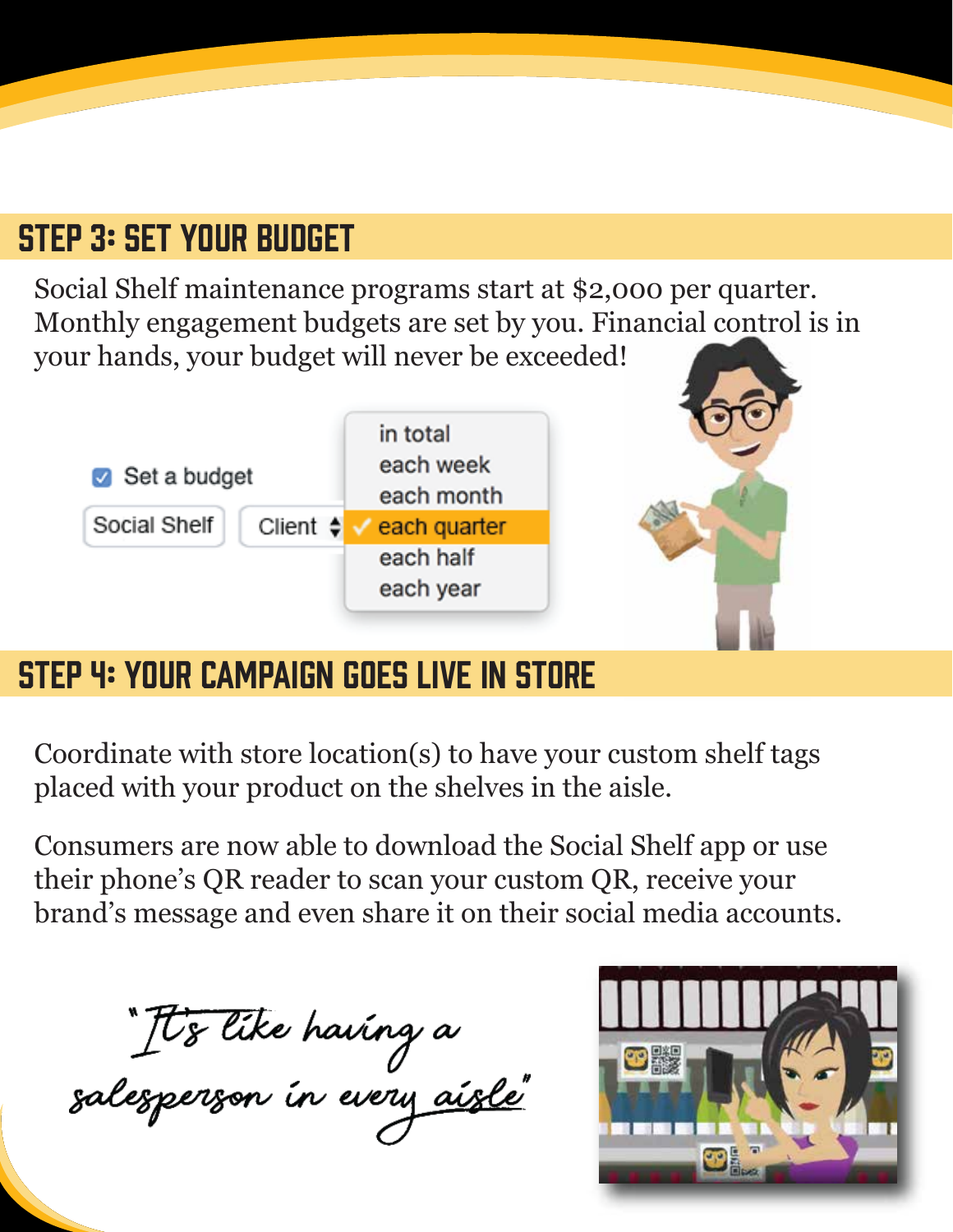## How Does Social Shelf Work Online?

Social Shelf allows consumers to personally engage with your products online, similar to the instore version.





On e-commerce sites, an "Owlvin" icon is inserted next to your product, signaling to a consumer you are a participating brand.



On e-commerce sites, an "Owlvin" icon is inserted next to your product, signaling to a consumer you are a participating brand.



#### Content examples include:

- Branded Video
- Ingredients
- Nutritional Info
- Recipe Options
- Fact Sheet
- Audio File
	- Coupon/Rebate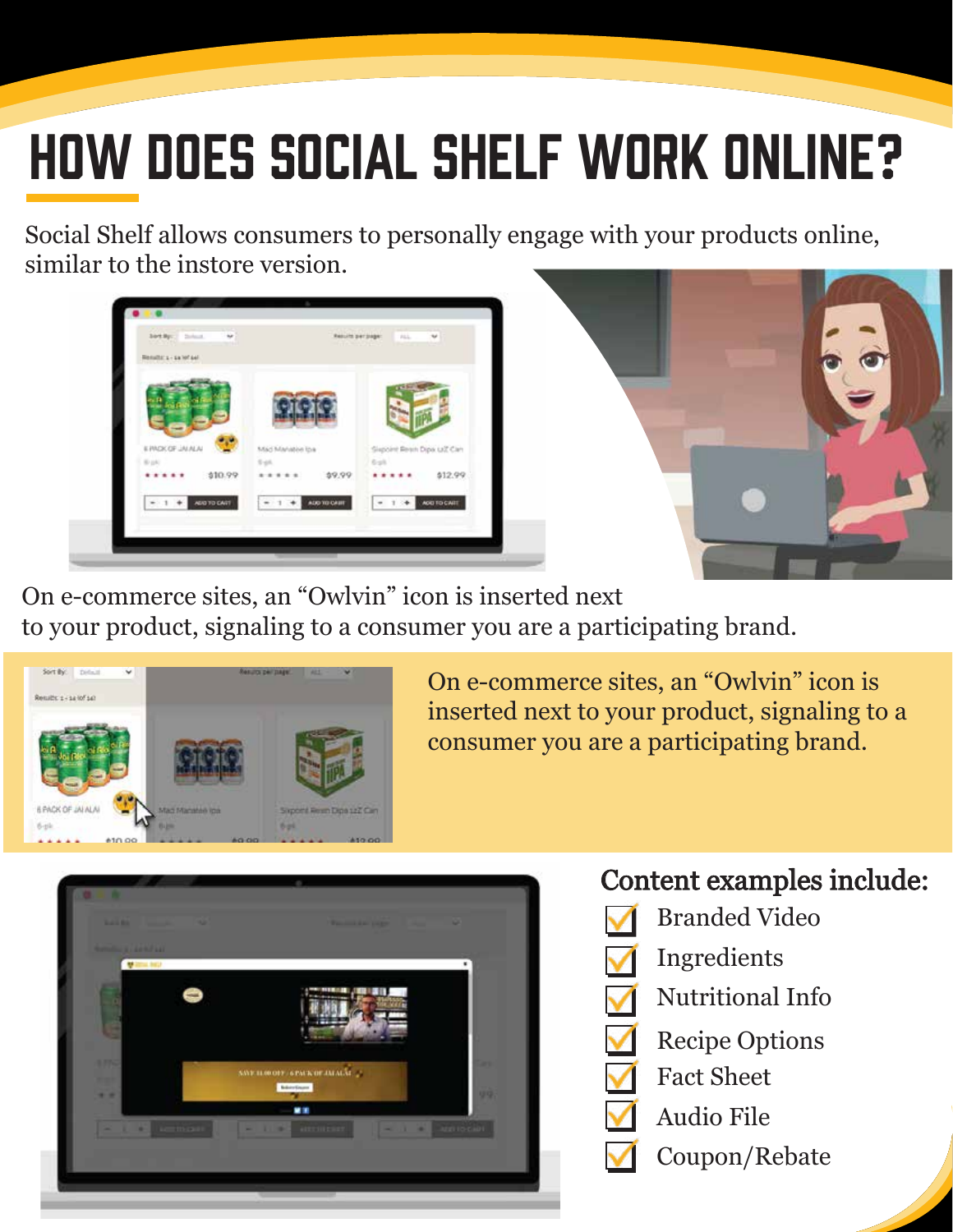#### Step 1: Select Product(s), Location(s) and Content

Contact the Social Shelf Team. Explain your circumstances, and they'll walk you through the entire process and determine the proper solution.

NOTE: If the product is one that is already set up for instore use, the same content can be used online.



#### Step 2: Get Your Unique Product Code

Brands and even websites can be highlighted individually or combined, depending on your circumstances.

#### Step 3: Retailer Approval Needed

If a retailer is not on our pre-approved list, we will need your assistance securing them. In-store and online retailer permission is necessary prior to Social Shelf engaging your products.

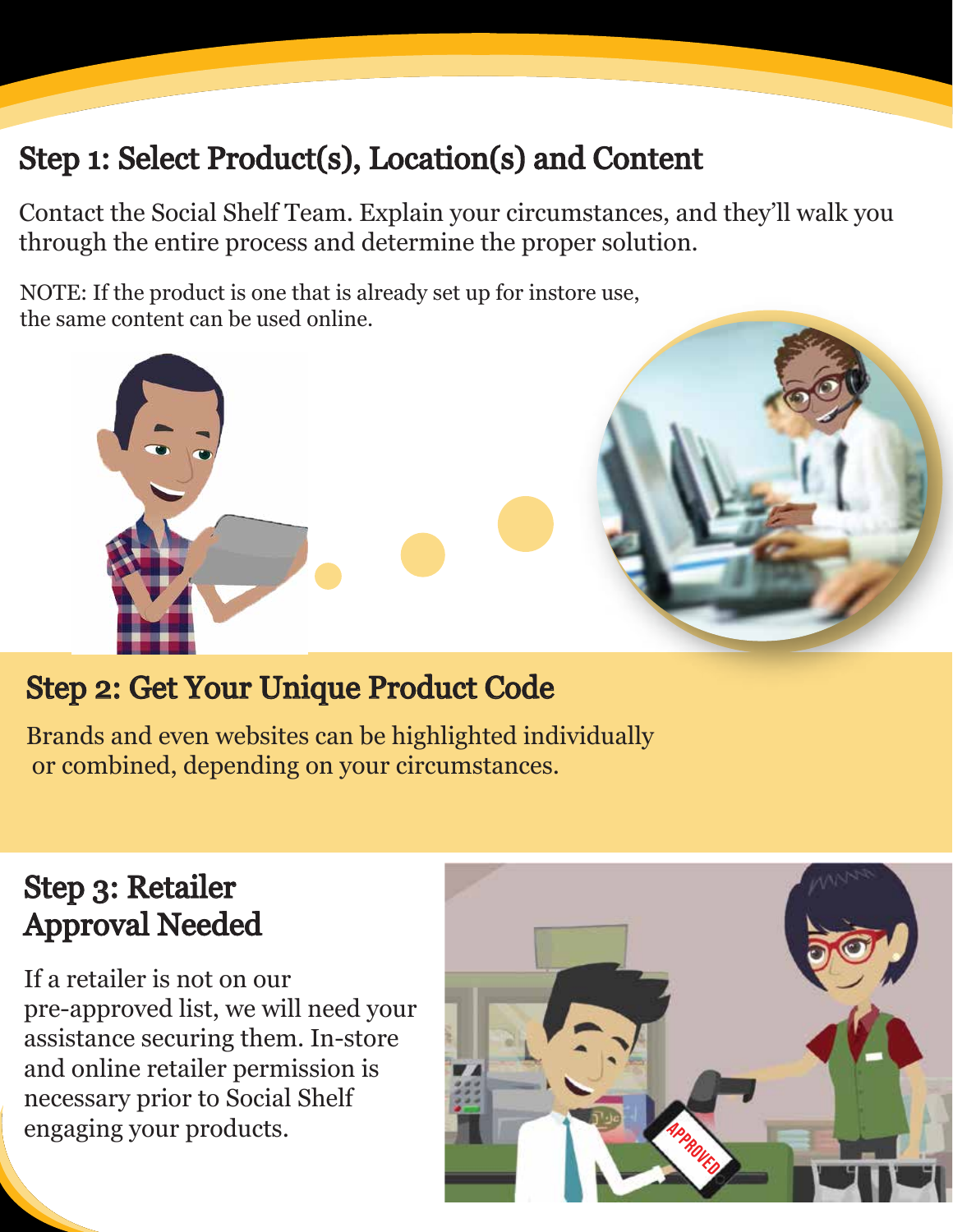## SEE YOUR RESULTS...

See your consumer traffic in a monthly report as well as review your current budget standings:



## social Shelf

#### September 01, 2020 - September 30, 2020

| Month           | Views Cost |         | <b>Monthly Fee</b> |
|-----------------|------------|---------|--------------------|
| September, 2020 | 182        | \$16.48 | \$600.00           |
| Total:          | 182        | \$16.48 | \$600.00           |

| Post ID | Page Title               | <b>Views</b>   | Cost     |
|---------|--------------------------|----------------|----------|
| 19935   | YOURCOMPANY HERE         | 70             | \$10.50  |
| 19599   | <b>COUPON PAGE</b>       | 55             | \$5.50   |
| 19664   | <b>REGISTRATION PAGE</b> | 53             | \$0.00   |
| 19711   | <b>ABOUT PAGE</b>        | 4              | \$0.48   |
|         |                          | Cost per Views | \$16.48  |
|         |                          | Fee            | \$600.00 |
|         |                          | <b>Total</b>   | \$616.48 |

Evaluate your results to determine your ROI and how you want to optimize your current campaign.

Social Shelf offers the flexibility to make changes and update your products each month to keep things fresh and continue getting the attention you deserve. Retargeting options may be available for future advertising campaigns.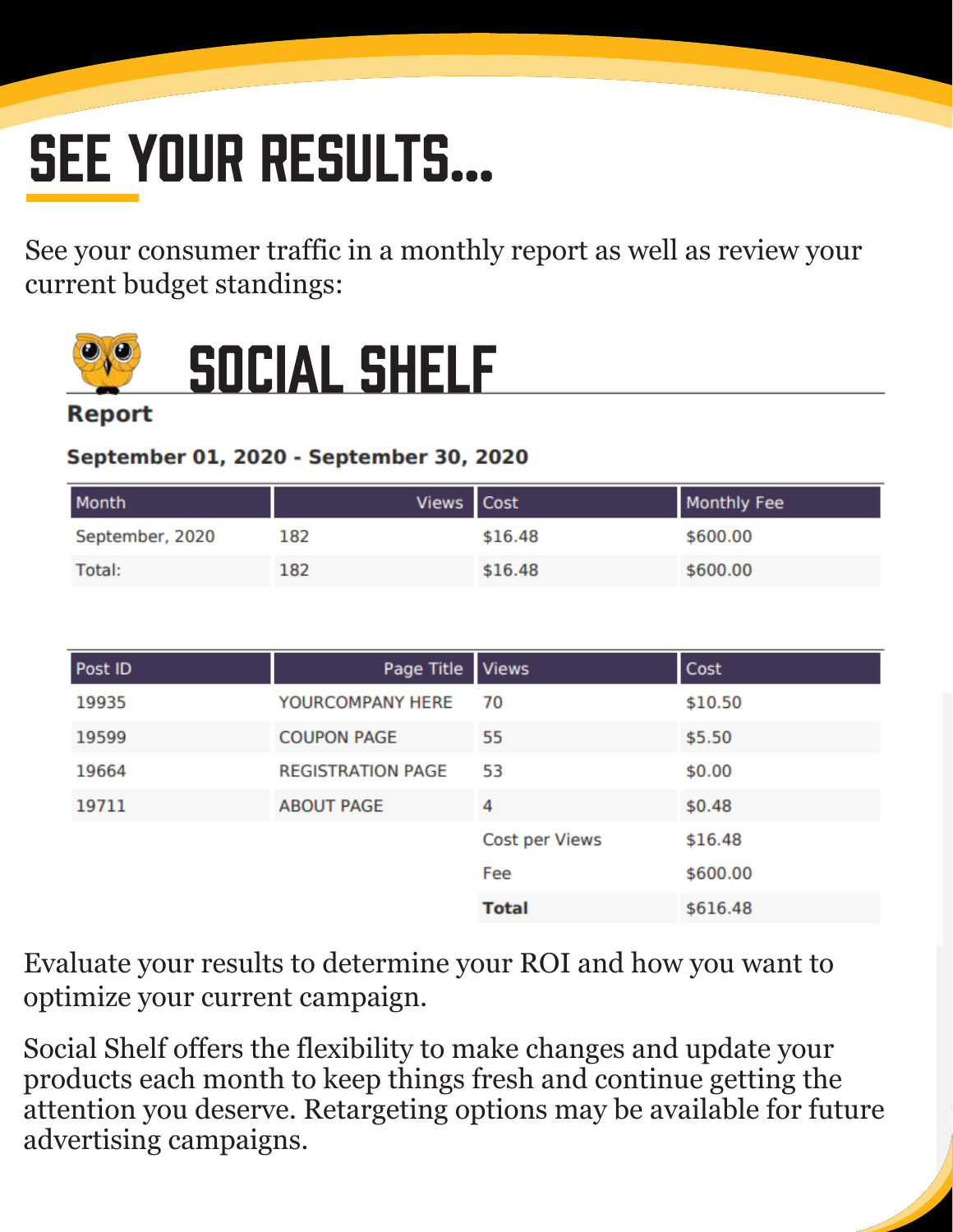## Don't wait any longer…

With 50% of shoppers remaining uncommitted while shopping, Social Shelf will empower your brand by delivering the content you choose, to consumers while they are in stores deciding which brands to purchase.

Use Social Shelf as a complimentary tool to your existing media efforts or as a standalone medium to get your marketing started.

## Get started today!





Scan the QR below to receive 10% off of your 1st quarter!